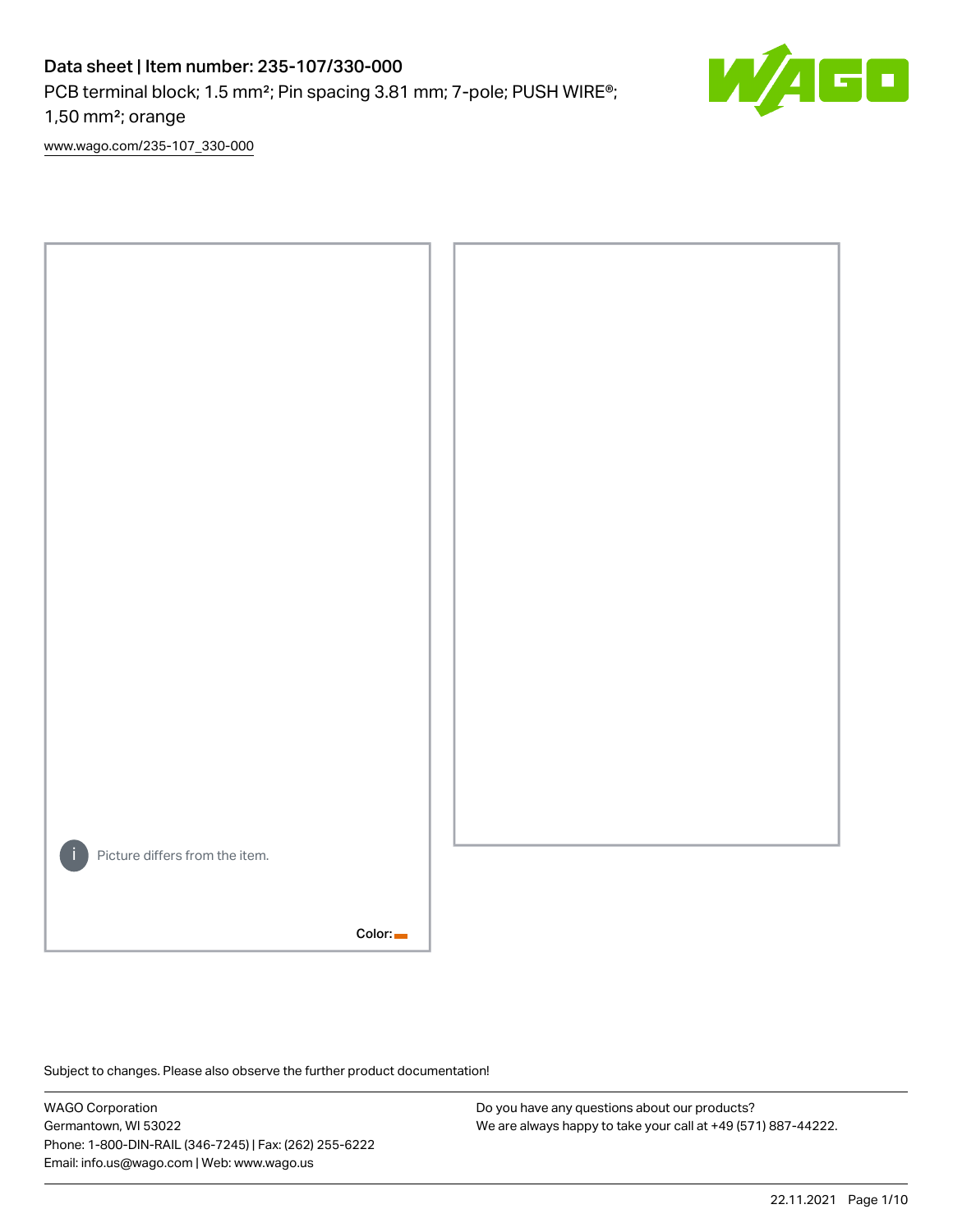

Dimensions in mm

 $L =$  (pole no. x pin spacing) + 1.5 mm

#### Item description

- $\blacksquare$  Low-profile terminal strips with screwdriver-actuated PUSH WIRE<sup>®</sup> termination
- **Push-in termination of solid conductors**
- $\blacksquare$ Double solder pins for high mechanical stability
- П Conductor removal via screwdriver (2.5 mm blade width)

Subject to changes. Please also observe the further product documentation!

WAGO Corporation Germantown, WI 53022 Phone: 1-800-DIN-RAIL (346-7245) | Fax: (262) 255-6222 Email: info.us@wago.com | Web: www.wago.us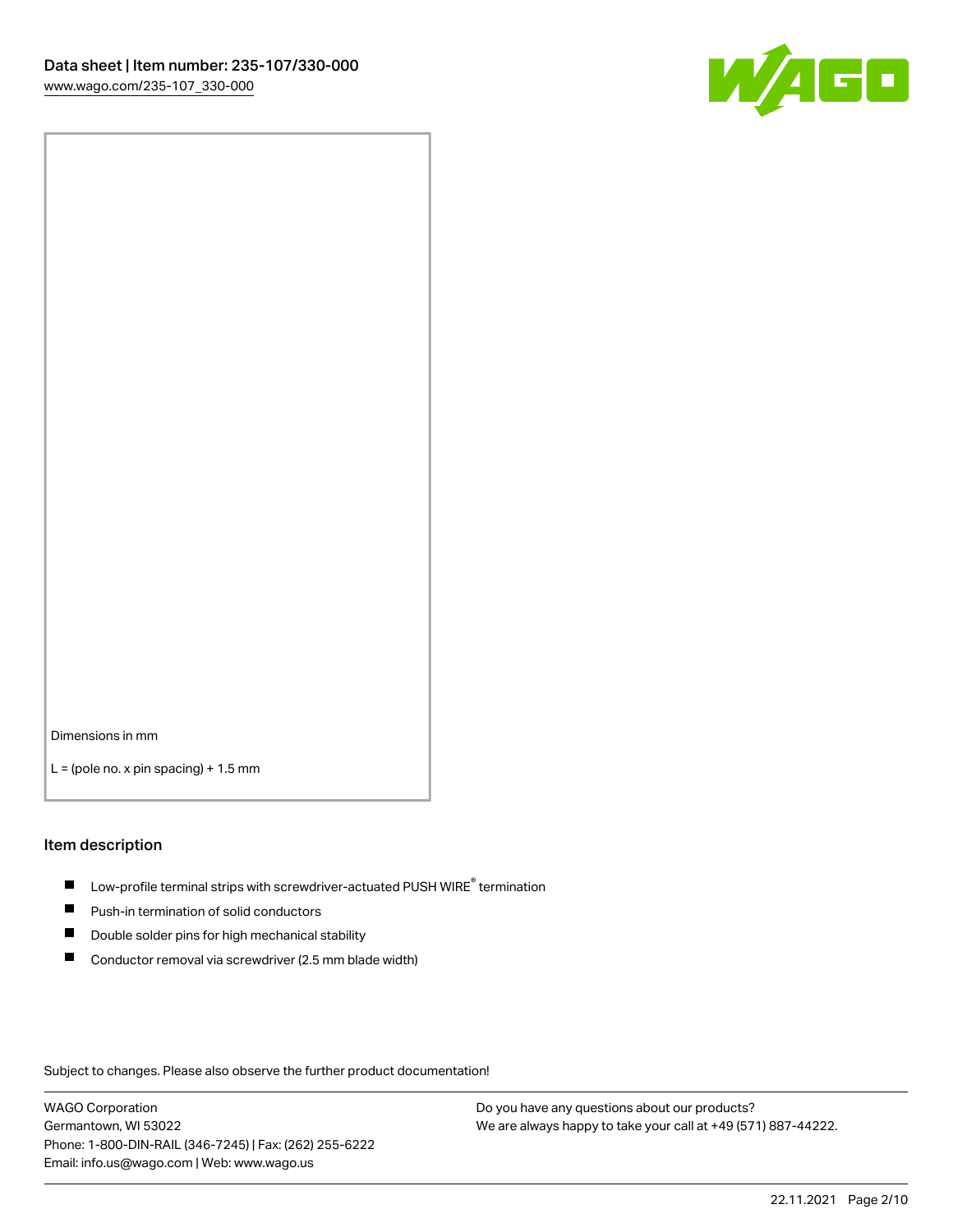

## Data Notes

| Other pole numbers                                               |
|------------------------------------------------------------------|
| Other colors                                                     |
| Mixed-color PCB connector strips                                 |
| Direct marking                                                   |
| Other versions (or variants) can be requested from WAGO Sales or |
| configured at https://configurator.wago.com/                     |
|                                                                  |

## Electrical data

## IEC Approvals

| Ratings per                 | IEC/EN 60664-1                                                        |
|-----------------------------|-----------------------------------------------------------------------|
| Rated voltage (III / 3)     | 200 V                                                                 |
| Rated surge voltage (III/3) | 4 <sub>k</sub> V                                                      |
| Rated voltage (III/2)       | 320 V                                                                 |
| Rated surge voltage (III/2) | 4 <sub>k</sub> V                                                      |
| Nominal voltage (II/2)      | 500 V                                                                 |
| Rated surge voltage (II/2)  | 4 <sub>k</sub> V                                                      |
| Rated current               | 17.5A                                                                 |
| Legend (ratings)            | $(III / 2)$ $\triangle$ Overvoltage category III / Pollution degree 2 |

# UL Approvals

| Approvals per                  | UL 1059 |
|--------------------------------|---------|
| Rated voltage UL (Use Group B) | 300 V   |
| Rated current UL (Use Group B) | 10 A    |
| Rated voltage UL (Use Group D) | 300 V   |
| Rated current UL (Use Group D) | 10 A    |

### CSA Approvals

| Rated voltage CSA (Use Group B) | 300 V |
|---------------------------------|-------|
| Rated current CSA (Use Group B) |       |

### Connection data

| Total number of connection points |  |
|-----------------------------------|--|
| Total number of potentials        |  |

Subject to changes. Please also observe the further product documentation!

| <b>WAGO Corporation</b>                                | Do you have any questions about our products?                 |
|--------------------------------------------------------|---------------------------------------------------------------|
| Germantown, WI 53022                                   | We are always happy to take your call at +49 (571) 887-44222. |
| Phone: 1-800-DIN-RAIL (346-7245)   Fax: (262) 255-6222 |                                                               |
| Email: info.us@wago.com   Web: www.wago.us             |                                                               |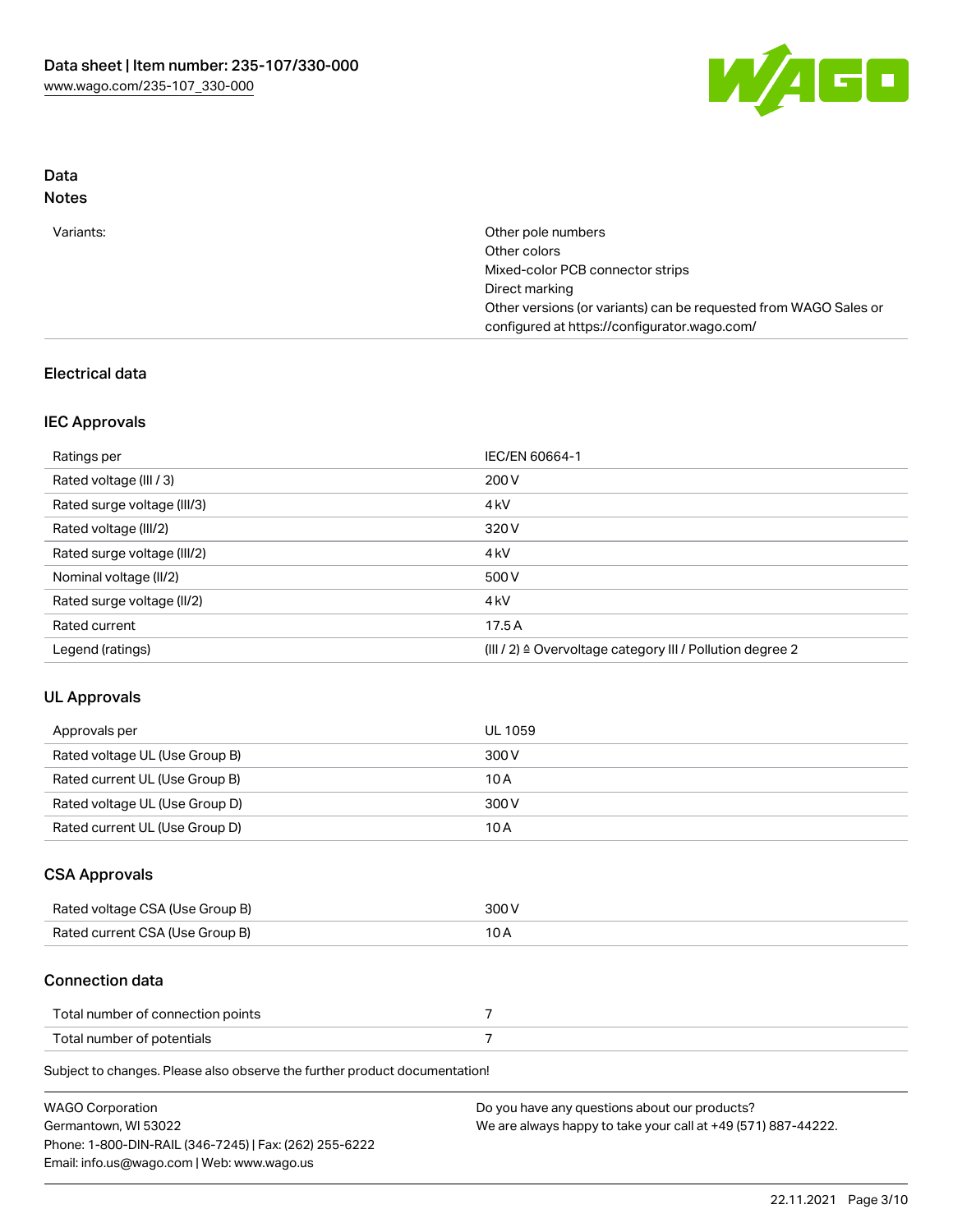W/AGO

| Number of connection types |  |
|----------------------------|--|
| Number of levels           |  |

### Connection 1

#### Connection technology PUSH WIRE®

| ັ                                                 | <b>PUSH WIRE</b>                      |
|---------------------------------------------------|---------------------------------------|
| Actuation type                                    | Operating tool                        |
| Solid conductor                                   | $0.51.5$ mm <sup>2</sup> / 20  16 AWG |
| Fine-stranded conductor; with insulated ferrule   | $0.250.75$ mm <sup>2</sup>            |
| Fine-stranded conductor; with uninsulated ferrule | $0.250.75$ mm <sup>2</sup>            |
| Strip length                                      | $910$ mm / 0.35  0.39 inch            |
| Conductor connection direction to PCB             | 0°                                    |
| Number of poles                                   |                                       |
|                                                   |                                       |

# Physical data

| Pin spacing                          | 3.81 mm / 0.15 inch   |
|--------------------------------------|-----------------------|
| Width                                | 28.17 mm / 1.109 inch |
| Height                               | 12.8 mm / 0.504 inch  |
| Height from the surface              | 9.2 mm / 0.362 inch   |
| Depth                                | 12.5 mm / 0.492 inch  |
| Solder pin length                    | 3.6 <sub>mm</sub>     |
| Solder pin dimensions                | $0.8 \times 0.4$ mm   |
| Drilled hole diameter with tolerance | $1^{(+0.1)}$ mm       |

## PCB contact

| PCB Contact                         | тнт                                      |
|-------------------------------------|------------------------------------------|
| Solder pin arrangement              | over the entire terminal strip (in-line) |
| Number of solder pins per potential |                                          |

## Material data

| Color                       | orange                                  |
|-----------------------------|-----------------------------------------|
| Material group              |                                         |
| Insulation material         | Polyamide (PA66)                        |
| Flammability class per UL94 | V <sub>0</sub>                          |
| Clamping spring material    | Chrome nickel spring steel (CrNi)       |
| Contact material            | Electrolytic copper ( $E_{\text{Cl}}$ ) |

Subject to changes. Please also observe the further product documentation!

| <b>WAGO Corporation</b>                                | Do you have any questions about our products?                 |
|--------------------------------------------------------|---------------------------------------------------------------|
| Germantown, WI 53022                                   | We are always happy to take your call at +49 (571) 887-44222. |
| Phone: 1-800-DIN-RAIL (346-7245)   Fax: (262) 255-6222 |                                                               |
| Email: info.us@wago.com   Web: www.wago.us             |                                                               |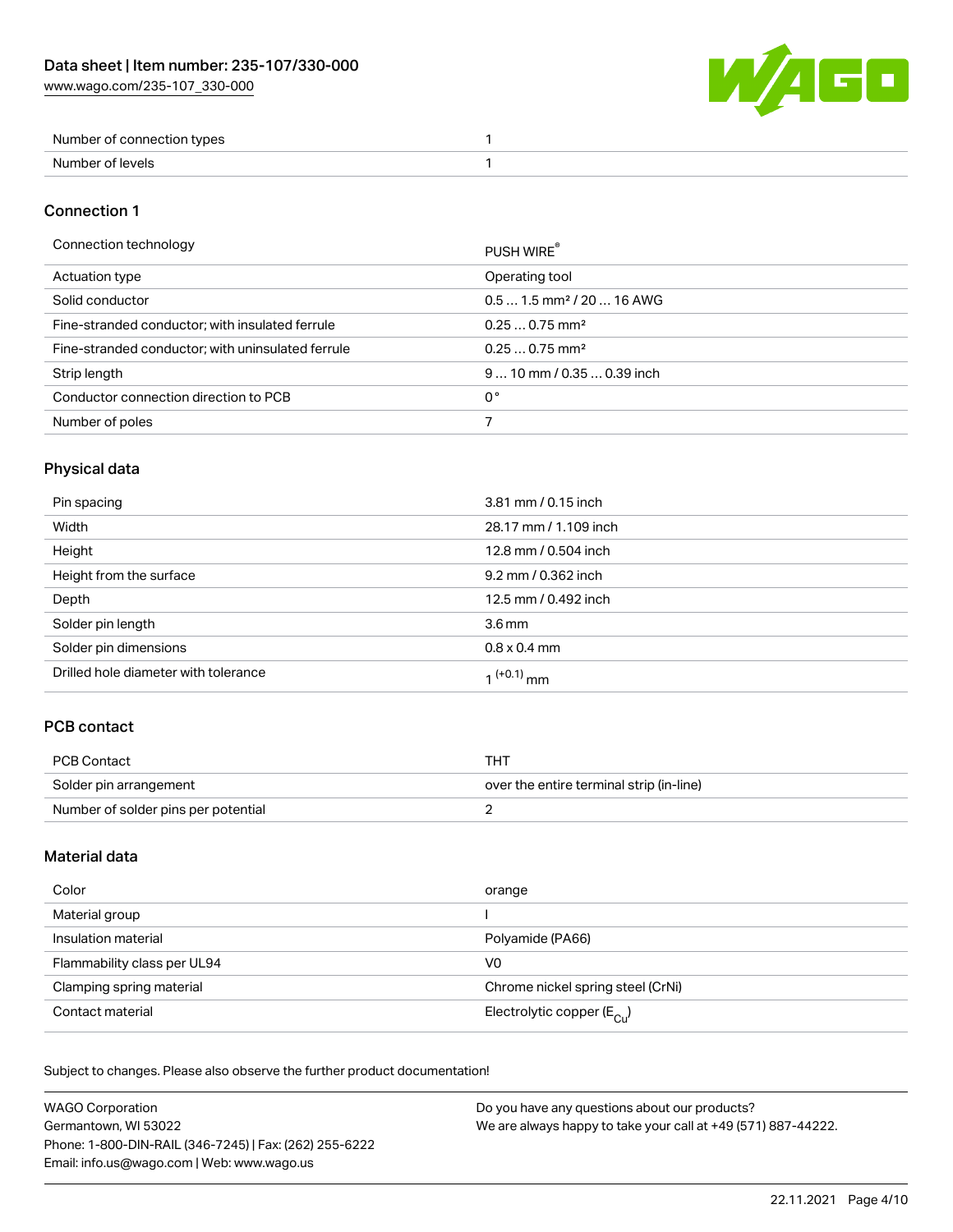[www.wago.com/235-107\\_330-000](http://www.wago.com/235-107_330-000)



| Contact plating | tin-plated       |
|-----------------|------------------|
| Fire load       | $0.06$ MJ        |
| Weight          | 3.8 <sub>g</sub> |

#### Environmental requirements

Limit temperature range  $-60... +105$  °C

## Commercial data

| Product Group         | 4 (Printed Circuit) |
|-----------------------|---------------------|
| PU (SPU)              | 160 (40) Stück      |
| Packaging type        | box                 |
| Country of origin     | CН                  |
| <b>GTIN</b>           | 4044918828741       |
| Customs tariff number | 8536904000          |

### Approvals / Certificates

### Country specific Approvals

| Logo | Approval                                            | <b>Additional Approval Text</b> | Certificate<br>name       |
|------|-----------------------------------------------------|---------------------------------|---------------------------|
| KEMA | <b>CCA</b><br>DEKRA Certification B.V.              | EN 60947                        | 2149549.02                |
|      | <b>CCA</b><br>DEKRA Certification B.V.              | EN 60947                        | NTR NL-<br>7144           |
|      | <b>CCA</b><br>DEKRA Certification B.V.              | EN 60998                        | NTR <sub>NL</sub><br>6919 |
|      | <b>CCA</b><br>DEKRA Certification B.V.              | EN 60947-7-4                    | NTR NL-<br>7774           |
| DЕ   | <b>VDE</b><br>VDE Prüf- und Zertifizierungsinstitut | EN 60947                        | 40029328                  |

Subject to changes. Please also observe the further product documentation!

| <b>WAGO Corporation</b>                                | Do you have any questions about our products?                 |
|--------------------------------------------------------|---------------------------------------------------------------|
| Germantown, WI 53022                                   | We are always happy to take your call at +49 (571) 887-44222. |
| Phone: 1-800-DIN-RAIL (346-7245)   Fax: (262) 255-6222 |                                                               |
| Email: info.us@wago.com   Web: www.wago.us             |                                                               |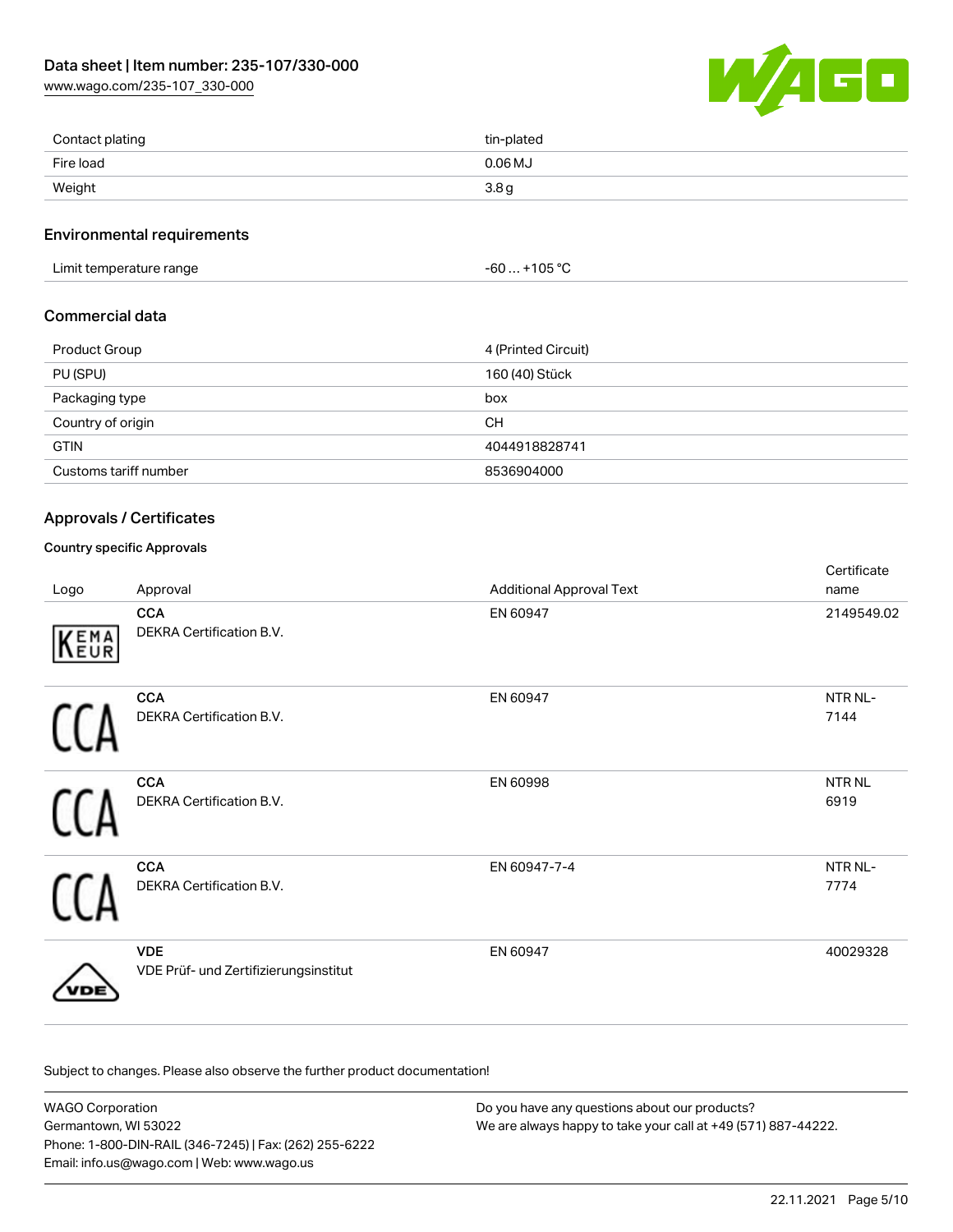

#### Ship Approvals

| Logo | Approval                                  | <b>Additional Approval Text</b> | Certificate<br>name               |
|------|-------------------------------------------|---------------------------------|-----------------------------------|
| ABS  | <b>ABS</b><br>American Bureau of Shipping |                                 | $19-$<br>HG1869876-<br><b>PDA</b> |
|      | <b>DNV GL</b>                             | $\overline{\phantom{0}}$        | TAE000016Z                        |
|      | Det Norske Veritas, Germanischer Lloyd    |                                 |                                   |
|      |                                           |                                 |                                   |

#### Optional accessories

### Marking accessories

| Marking strip   |                                                                                                                                                                                      |                                  |
|-----------------|--------------------------------------------------------------------------------------------------------------------------------------------------------------------------------------|----------------------------------|
|                 | Item no.: 210-332/381-202<br>Marking strips; as a DIN A4 sheet; MARKED; 1-16 (160x); Height of marker strip: 3 mm; Strip length 182<br>mm; Horizontal marking; Self-adhesive; white  | www.wago.com/210-332<br>/381-202 |
|                 | Item no.: 210-332/381-206<br>Marking strips; as a DIN A4 sheet; MARKED; 33-48 (160x); Height of marker strip: 3 mm; Strip length<br>182 mm; Horizontal marking; Self-adhesive; white | www.wago.com/210-332<br>/381-206 |
|                 | Item no.: 210-332/381-205<br>Marking strips; as a DIN A4 sheet; MARKED; 1-32 (80x); Height of marker strip: 3 mm; Strip length 182<br>mm; Horizontal marking; Self-adhesive; white   | www.wago.com/210-332<br>/381-205 |
|                 | Item no.: 210-332/381-204<br>Marking strips; as a DIN A4 sheet; MARKED; 17-32 (160x); Height of marker strip: 3 mm; Strip length<br>182 mm; Horizontal marking; Self-adhesive; white | www.wago.com/210-332<br>/381-204 |
| Tools           |                                                                                                                                                                                      |                                  |
| Operating tool  |                                                                                                                                                                                      |                                  |
|                 | Item no.: 210-657<br>Operating tool; Blade: 3.5 x 0.5 mm; with a partially insulated shaft; short; multicoloured                                                                     | www.wago.com/210-657             |
|                 | Item no.: 210-720<br>Operating tool; Blade: 3.5 x 0.5 mm; with a partially insulated shaft; multicoloured                                                                            | www.wago.com/210-720             |
| <b>Ferrules</b> |                                                                                                                                                                                      |                                  |
| Ferrule         |                                                                                                                                                                                      |                                  |
|                 | Item no.: 216-101<br>Ferrule; Sleeve for 0.5 mm <sup>2</sup> / AWG 22; uninsulated; electro-tin plated; silver-colored                                                               | www.wago.com/216-101             |
|                 | Item no.: 216-102<br>Ferrule; Sleeve for 0.75 mm <sup>2</sup> / AWG 20; uninsulated; electro-tin plated; silver-colored                                                              | www.wago.com/216-102             |
|                 | Item no.: 216-122                                                                                                                                                                    |                                  |

Subject to changes. Please also observe the further product documentation!

WAGO Corporation Germantown, WI 53022 Phone: 1-800-DIN-RAIL (346-7245) | Fax: (262) 255-6222 Email: info.us@wago.com | Web: www.wago.us Do you have any questions about our products? We are always happy to take your call at +49 (571) 887-44222.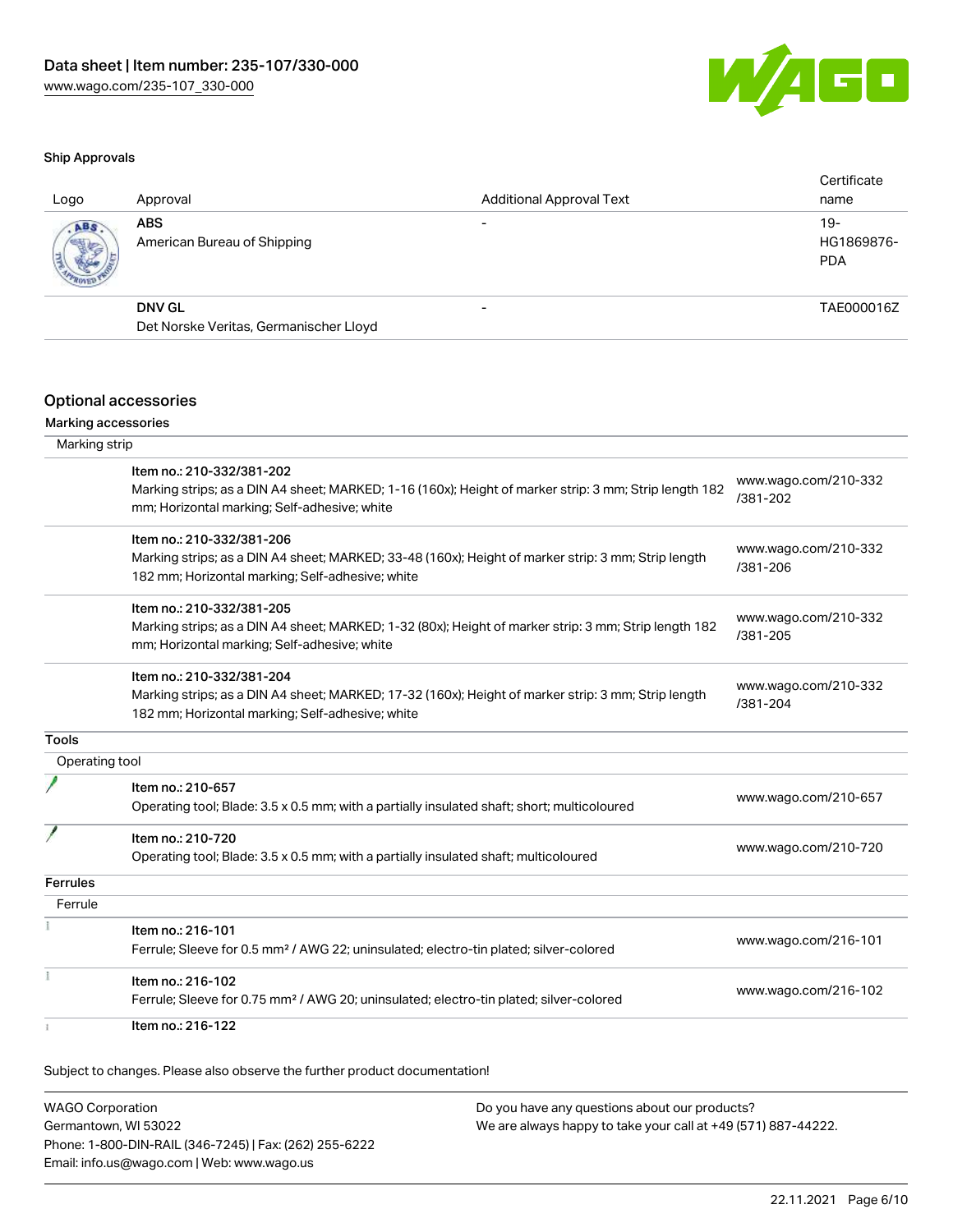Phone: 1-800-DIN-RAIL (346-7245) | Fax: (262) 255-6222

Email: info.us@wago.com | Web: www.wago.us



| Ferrule; Sleeve for 0.75 mm <sup>2</sup> / AWG 20; uninsulated; electro-tin plated; silver-colored                                                                                     | www.wago.com/216-122 |
|----------------------------------------------------------------------------------------------------------------------------------------------------------------------------------------|----------------------|
| Item no.: 216-142<br>Ferrule; Sleeve for 0.75 mm <sup>2</sup> / 18 AWG; uninsulated; electro-tin plated; electrolytic copper; gastight<br>crimped; acc. to DIN 46228, Part 1/08.92     | www.wago.com/216-142 |
| Item no.: 216-132<br>Ferrule; Sleeve for 0.34 mm <sup>2</sup> / AWG 24; uninsulated; electro-tin plated                                                                                | www.wago.com/216-132 |
| Item no.: 216-121<br>Ferrule; Sleeve for 0.5 mm <sup>2</sup> / AWG 22; uninsulated; electro-tin plated; silver-colored                                                                 | www.wago.com/216-121 |
| Item no.: 216-131<br>Ferrule; Sleeve for 0.25 mm <sup>2</sup> / AWG 24; uninsulated; electro-tin plated; silver-colored                                                                | www.wago.com/216-131 |
| Item no.: 216-141<br>Ferrule; Sleeve for 0.5 mm <sup>2</sup> / 20 AWG; uninsulated; electro-tin plated; electrolytic copper; gastight<br>crimped; acc. to DIN 46228, Part 1/08.92      | www.wago.com/216-141 |
| Item no.: 216-152<br>Ferrule; Sleeve for 0.34 mm <sup>2</sup> / AWG 24; uninsulated; electro-tin plated                                                                                | www.wago.com/216-152 |
| Item no.: 216-202<br>Ferrule; Sleeve for 0.75 mm <sup>2</sup> / 18 AWG; insulated; electro-tin plated; gray                                                                            | www.wago.com/216-202 |
| Item no.: 216-151<br>Ferrule; Sleeve for 0.25 mm <sup>2</sup> / AWG 24; uninsulated; electro-tin plated                                                                                | www.wago.com/216-151 |
| Item no.: 216-201<br>Ferrule; Sleeve for 0.5 mm <sup>2</sup> / 20 AWG; insulated; electro-tin plated; white                                                                            | www.wago.com/216-201 |
| Item no.: 216-241<br>Ferrule; Sleeve for 0.5 mm <sup>2</sup> / 20 AWG; insulated; electro-tin plated; electrolytic copper; gastight<br>crimped; acc. to DIN 46228, Part 4/09.90; white | www.wago.com/216-241 |
| Item no.: 216-242<br>Ferrule; Sleeve for 0.75 mm <sup>2</sup> / 18 AWG; insulated; electro-tin plated; electrolytic copper; gastight<br>crimped; acc. to DIN 46228, Part 4/09.90; gray | www.wago.com/216-242 |
| Item no.: 216-222<br>Ferrule; Sleeve for 0.75 mm <sup>2</sup> / 18 AWG; insulated; electro-tin plated; gray                                                                            | www.wago.com/216-222 |
| Item no.: 216-221<br>Ferrule; Sleeve for 0.5 mm <sup>2</sup> / 20 AWG; insulated; electro-tin plated; white                                                                            | www.wago.com/216-221 |
| Item no.: 216-262<br>Ferrule; Sleeve for 0.75 mm <sup>2</sup> / 18 AWG; insulated; electro-tin plated; electrolytic copper; gastight<br>crimped; acc. to DIN 46228, Part 4/09.90; gray | www.wago.com/216-262 |
| Item no.: 216-301<br>Ferrule; Sleeve for 0.25 mm <sup>2</sup> / AWG 24; insulated; electro-tin plated; yellow                                                                          | www.wago.com/216-301 |
| Item no.: 216-321<br>Ferrule; Sleeve for 0.25 mm <sup>2</sup> / AWG 24; insulated; electro-tin plated; yellow                                                                          | www.wago.com/216-321 |
| Item no.: 216-322<br>Ferrule; Sleeve for 0.34 mm <sup>2</sup> / 22 AWG; insulated; electro-tin plated; green                                                                           | www.wago.com/216-322 |
| Subject to changes. Please also observe the further product documentation!                                                                                                             |                      |
| <b>WAGO Corporation</b><br>Do you have any questions about our products?<br>Germantown, WI 53022<br>We are always happy to take your call at +49 (571) 887-44222.                      |                      |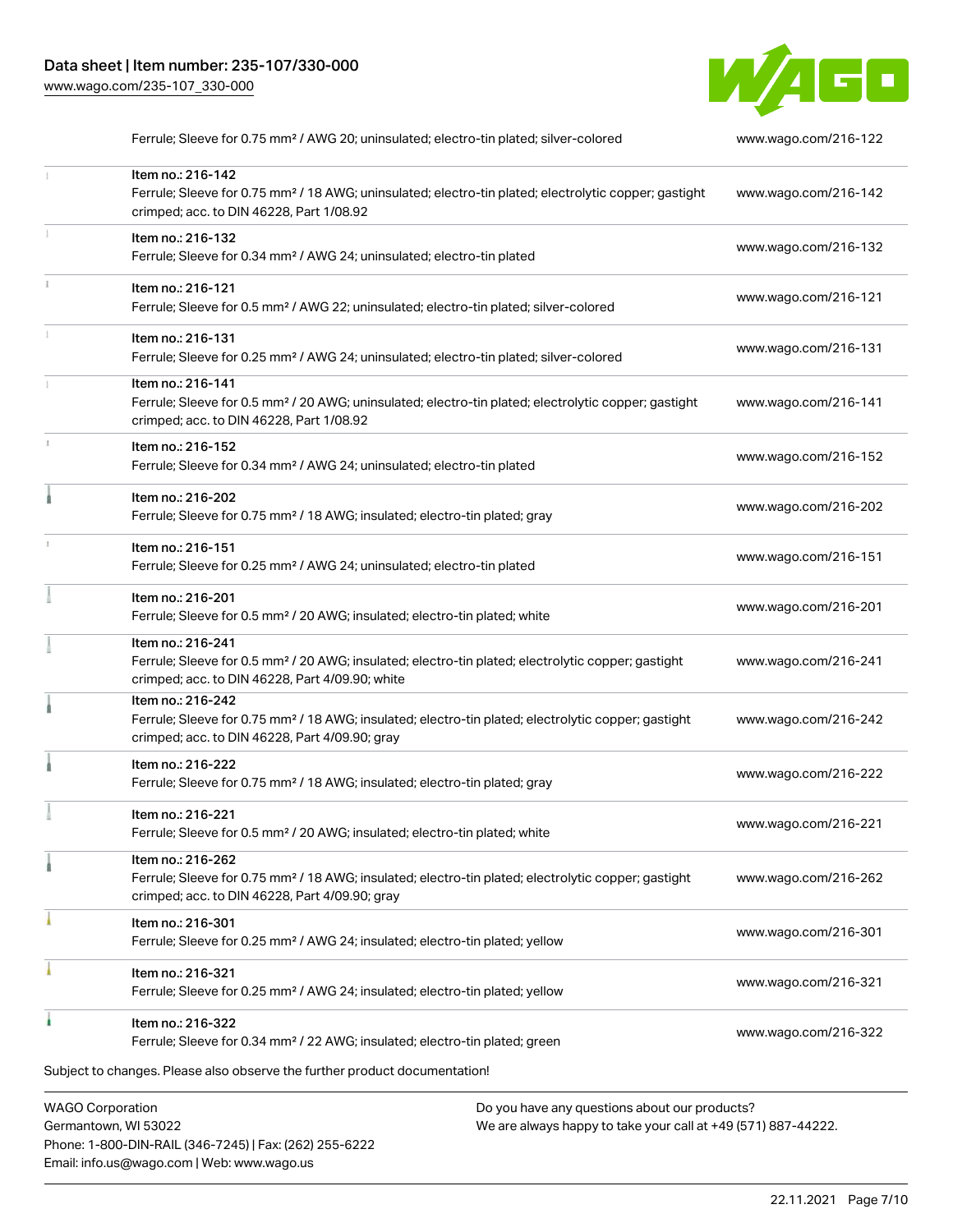

| ł<br>Item no.: 216-302<br>Ferrule; Sleeve for 0.34 mm <sup>2</sup> / 22 AWG; insulated; electro-tin plated; light turquoise |                                                                                                                                                                        |            | www.wago.com/216-302 |          |
|-----------------------------------------------------------------------------------------------------------------------------|------------------------------------------------------------------------------------------------------------------------------------------------------------------------|------------|----------------------|----------|
| <b>Downloads</b><br>Documentation                                                                                           |                                                                                                                                                                        |            |                      |          |
|                                                                                                                             |                                                                                                                                                                        |            |                      |          |
| <b>Additional Information</b><br>Technical explanations                                                                     |                                                                                                                                                                        | 2019 Apr 3 | pdf<br>2.0 MB        | Download |
|                                                                                                                             |                                                                                                                                                                        |            | pdf<br>125.0 kB      | Download |
| <b>CAD files</b>                                                                                                            |                                                                                                                                                                        |            |                      |          |
| CAD data                                                                                                                    |                                                                                                                                                                        |            |                      |          |
| 2D/3D Models 235-107/330-000                                                                                                |                                                                                                                                                                        |            | <b>URL</b>           | Download |
| <b>CAE</b> data                                                                                                             |                                                                                                                                                                        |            |                      |          |
| EPLAN Data Portal 235-107/330-000                                                                                           |                                                                                                                                                                        |            | <b>URL</b>           | Download |
| ZUKEN Portal 235-107/330-000                                                                                                |                                                                                                                                                                        |            | <b>URL</b>           | Download |
| EPLAN Data Portal 235-107/330-000                                                                                           |                                                                                                                                                                        |            | <b>URL</b>           | Download |
| <b>PCB Design</b>                                                                                                           |                                                                                                                                                                        |            |                      |          |
| Symbol and Footprint 235-107/330-000                                                                                        |                                                                                                                                                                        |            | URL                  | Download |
|                                                                                                                             | CAx data for your PCB design, consisting of "schematic symbols and PCB footprints",<br>allow easy integration of the WAGO component into your development environment. |            |                      |          |
| <b>Supported formats:</b>                                                                                                   |                                                                                                                                                                        |            |                      |          |
| П<br>Accel EDA 14 & 15                                                                                                      |                                                                                                                                                                        |            |                      |          |
| П<br>Altium 6 to current version                                                                                            |                                                                                                                                                                        |            |                      |          |
| a ka<br>Cadence Allegro                                                                                                     |                                                                                                                                                                        |            |                      |          |
| DesignSpark<br>a s                                                                                                          |                                                                                                                                                                        |            |                      |          |
| П<br>Eagle Libraries                                                                                                        |                                                                                                                                                                        |            |                      |          |
| a s<br>KiCad                                                                                                                |                                                                                                                                                                        |            |                      |          |
| Mentor Graphics BoardStation                                                                                                |                                                                                                                                                                        |            |                      |          |
| ш<br>Mentor Graphics Design Architect                                                                                       |                                                                                                                                                                        |            |                      |          |

WAGO Corporation Germantown, WI 53022 Phone: 1-800-DIN-RAIL (346-7245) | Fax: (262) 255-6222 Email: info.us@wago.com | Web: www.wago.us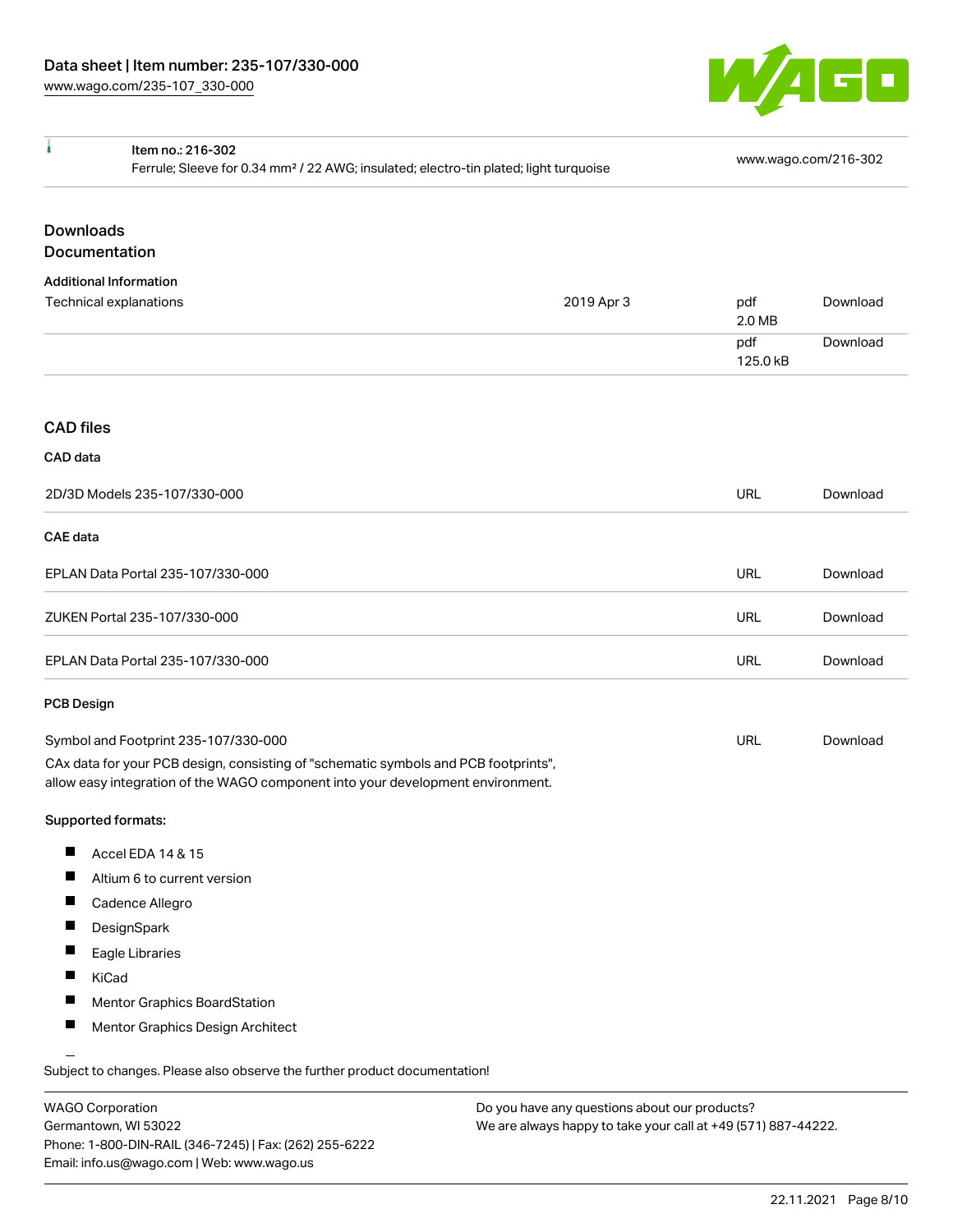

- $\blacksquare$ Mentor Graphics Design Expedition 99 and 2000
- $\blacksquare$ OrCAD 9.X PCB and Capture
- $\blacksquare$ PADS PowerPCB 3, 3.5, 4.X, and 5.X
- $\blacksquare$ PADS PowerPCB and PowerLogic 3.0
- П PCAD 2000, 2001, 2002, 2004, and 2006
- П Pulsonix 8.5 or newer
- $\blacksquare$ STL
- $\blacksquare$ 3D STEP
- $\blacksquare$ TARGET 3001!
- $\blacksquare$ View Logic ViewDraw
- $\blacksquare$ Quadcept
- П Zuken CadStar 3 and 4
- $\blacksquare$ Zuken CR-5000 and CR-8000

PCB Component Libraries (EDA), PCB CAD Library Ultra Librarian

#### Environmental Product Compliance

#### Compliance Search

Environmental Product Compliance 235-107/330-000 PCB terminal block; 1.5 mm²; Pin spacing 3.81 mm; 7-pole; PUSH WIRE®; 1,50 mm²; orange URL [Download](https://www.wago.com/global/d/ComplianceLinkMediaContainer_235-107_330-000)

#### Installation Notes



Inserting a solid conductor via push-in termination.

#### Conductor removal

Subject to changes. Please also observe the further product documentation!

WAGO Corporation Germantown, WI 53022 Phone: 1-800-DIN-RAIL (346-7245) | Fax: (262) 255-6222 Email: info.us@wago.com | Web: www.wago.us